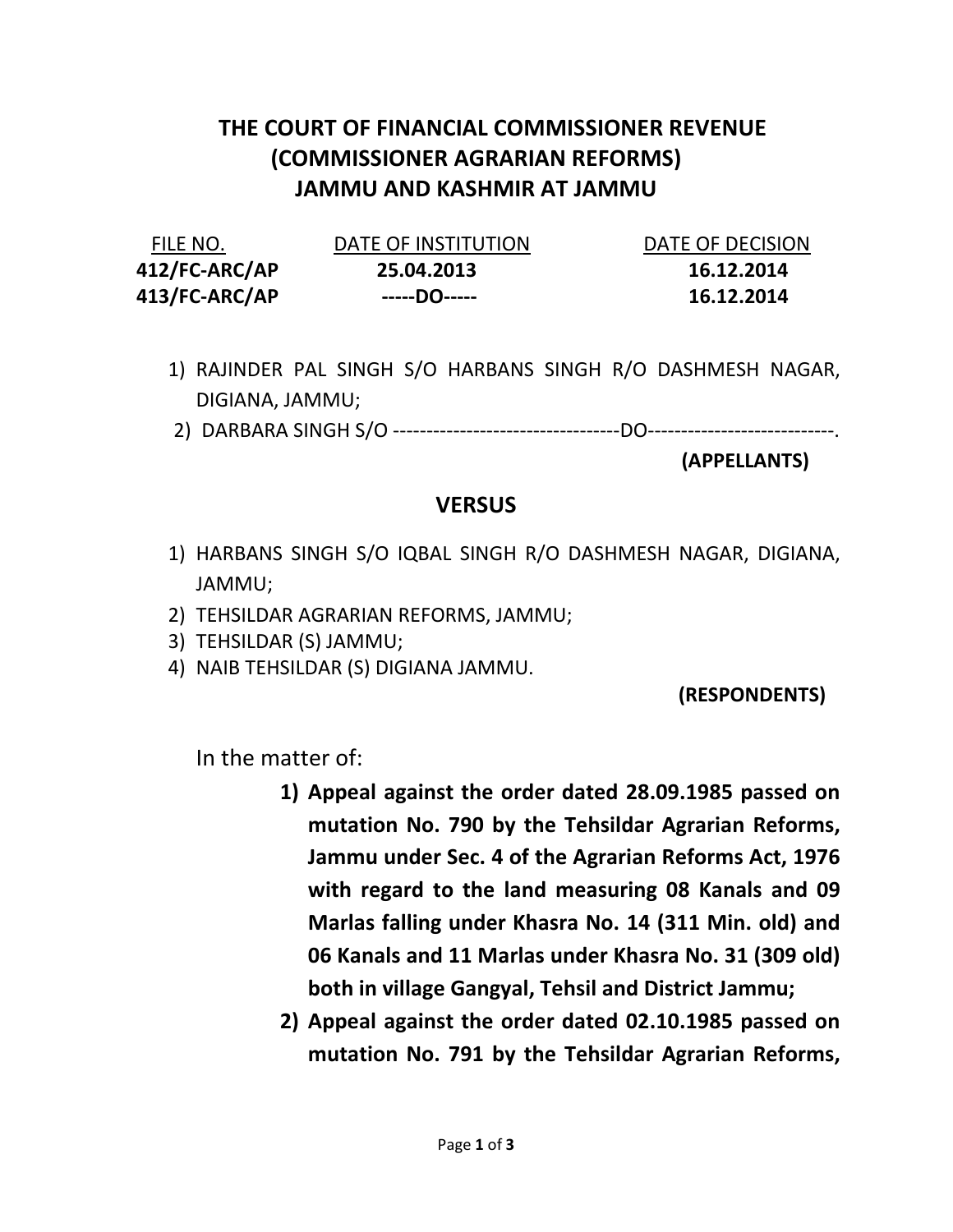Jammu under Sec. 12 of the Agrarian Reforms Act, 1976 with regard to the aforesaid land.

For Appellants --- Advocate C.M.Gupta

For Respondent No. 1 --- Advocate G.C.Sharma

## J U D G E M E N T

- 1) The present controversy concerns land measuring 15 Kanals falling at the above noted location which has come under the purview of the Agrarian Reforms Act, 1976. Consequently, the Tehsildar (AR), Jammu attested the impugned mutation No. 790 by virtue of which the ownership rights of the ex owners were extinguished and the land was vested in the State and Harbans Singh, respondent No. 1 herein was declared as the Prospective Owner. Later, mutation No. 791 was attested under Sec. 12 of the said Act whereby the said Prospective Owner was conferred with the ownership rights over the said land.
- 2) Aggrieved, the appellants, who are the sons of respondent No. 1 from his first wife, have filed two interconnected appeals before the court of the Joint Commissioner Agrarian Reforms, Jammu challenging therein both the aforesaid mutations. During the pendency of the matter before the court below, the appellants filed two simultaneous petitions seeking transfer of both the appeals to this court. Meanwhile, the Government of Jammu and Kashmir abolished the Office of the Joint Commissioner Agrarian Reforms. Therefore, on 13.11.2014, this court felt it just and proper to transfer both the appeals before it for disposal.
- 3) This court has gone through the case file, other connected record and the written submissions filed by the parties. It has been observed that respondent No. 1 herein was cultivating the land under deliberation in the year 1971 and was accordingly, declared as Prospective owner under Sec. 4 of the Agrarian Reforms Act, 1976. Later, the ownership rights were conferred on him under Sec. 12 of the said Act. Thus, the Tehsildar (AR),